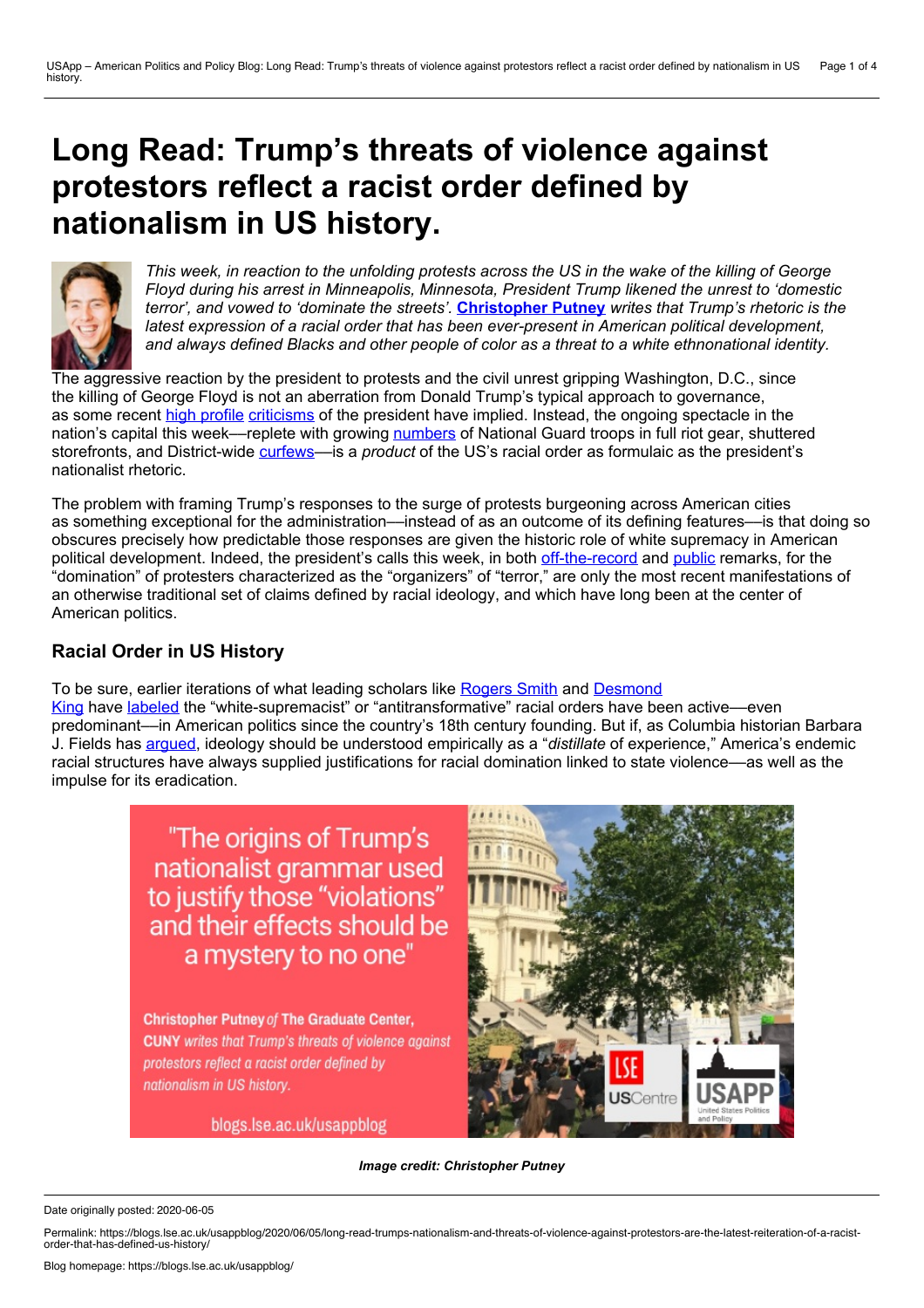Some of these claims have been implicit in state and federal policy and the rhetoric of political elites across American history, and many have been comprehensive and overt. Yet all are [linked,](https://www.jstor.org/stable/2938735?seq=1#metadata_info_tab_contents) at a basic level, to the central question that has animated racial conflict in the United States since its inception: *who* may be counted as members of the political community, and what rights or privileges are they entitled to by virtue of that membership? For white supremacists of every era (and in both political parties) the answer has been some version of Stephen A. Douglas's infamous [formulation](https://books.google.com/books?id=VOw7DwAAQBAJ&pg=PT47&lpg=PT47&dq=%25E2%2580%259Cmade+by+the+white+man,+for+the+benefit+of+the+white+man,+to+be+administered+by+white+men.%25E2%2580%259D&source=bl&ots=ytdwUByu6n&sig=ACfU3U34Y9BdcCAY4xNTEHVhdypq7CLI3A&hl=en&sa=X&ved=2ahUKEwihzryKlenpAhVtj3IEHRKpA3sQ6AEwAHoECAgQAQ#v=onepage&q=%25E2%2580%259Cmade%20by%20the%20white%20man%252C%20for%20the%20benefit%20of%20the%20white%20man%252C%20to%20be%20administered%20by%20white%20men.%25E2%2580%259D&f=false)—that the American polity was "made by the white man, for the benefit of the white man, to be administered by white men."

At the earliest, and probably most wide-ranging historical juncture, white rule spelled an emergent "[proto-nationalist](https://www.jstor.org/stable/j.ctt32bh0k.7?refreqid=excelsior%253A9dba5cbb3b354a38e7145069fe65eb60&seq=1#metadata_info_tab_contents)" identity forged amid the revolutionary zeal of the 1770s––an embryonic nationalism that would cement the roles of women as the subjects of patriarchal rule, and the subhuman statuses of enslaved (and free) blacks and Native Americans. Such conditions––despite early anti-slavery (and broader egalitarian) efforts––were then codified, and ultimately made absolute in the supposedly egalitarian America of Thomas Paine. Citizenship reforms in the wake of the Constitution's 1788 ratification a decade later, during Reconstruction's collapse in the 1870s, and especially in the early Progressive years (roughly 1890-1920), merely recapitulated this [pattern:](https://www.jstor.org/stable/j.ctt32bh0k.5?refreqid=excelsior%253A3dc4d8df9559d22374dc630b4075ed9a&seq=1#metadata_info_tab_contents) An empowered, predominantly white and Protestant, national identity would be challenged by forces of egalitarian reform, and then decisively reinforced in law and [custom––often](https://blogs.lse.ac.uk/usappblog/2019/06/02/book-review-forum-legacies-of-losing-in-american-politics-by-jeffrey-k-tulis-and-nicole-mellow/) under the auspices of constitutional arguments, claims about the rule of law, and elite invocations of American "culture" or "heritage."

The different phases of these evolving racial orders—"egalitarian-transformative," "white supremacist," and more recently, "*anti*transformative" or conservative––have always been an undercurrent in American politics. While they may be less visible amid the day to day of policy debates and shifting electoral coalitions––and to the corresponding partisan, social, and economic arrangements that have occurred in different eras–– they remain elemental in configuring the very structure of those arrangements. The authority of a given racial order, Smith and King show, may "shift" in different ways at different times––for instance, with the 1863 legal emancipation of slaves, or the passage of the 1964 Civil Rights Act–– but their tectonic presence "beneath" American politics remains with us today.

Looking at American history through a racial orders framework emphasizes that the *constructed* categories of race as such––often deployed to limit the rights of would-be (Black and other people of color) citizens––have been omnipresent in American political development in ways overlooked by scholars, citizens, and political leaders of all stripes. Racial orders, in all their evolving phases, have thus constrained the broader opportunities for national governance that every president negotiates as they work to exploit the political [contingencies](https://academicworks.cuny.edu/cgi/viewcontent.cgi?article=4919&context=gc_etds&z=1589514743&preview_mode=1&login=3368224) of their place in history.

## **Nationalism, Militarism, and Trump's Rhetoric**

Politicians and groups working to stop meaningful reform and transformation––the political heirs of the bipartisan, enduring, and adaptive white supremacist tradition—include factions of the modern Republican Party, the sitting president, various conservative interest groups and elite commentators, as well a jumble of other institutional and "non-institutional" actors. But notwithstanding new "race-neutral" rhetorical tendencies, these groups––like their predecessors––all still make claims, wittingly or not, which are linked to enduring racial structures.

As I argued here [recently,](https://blogs.lse.ac.uk/usappblog/2020/03/19/why-donald-trumps-model-of-executive-power-cannot-cope-with-the-covid-19-crisis/) this more coded ideological continuity (e.g., conservative [arguments](https://us.macmillan.com/books/9781627793834) for "color-blindness" in policy-making) is most visible in Trump's on-going critiques of "globalism," immigration, and minority groups that began with his 2016 campaign.

Date originally posted: 2020-06-05

Permalink: https://blogs.lse.ac.uk/usappblog/2020/06/05/long-read-trumps-nationalism-and-threats-of-violence-against-protestors-are-the-latest-reiteration-of-a-racist- order-that-has-defined-us-history/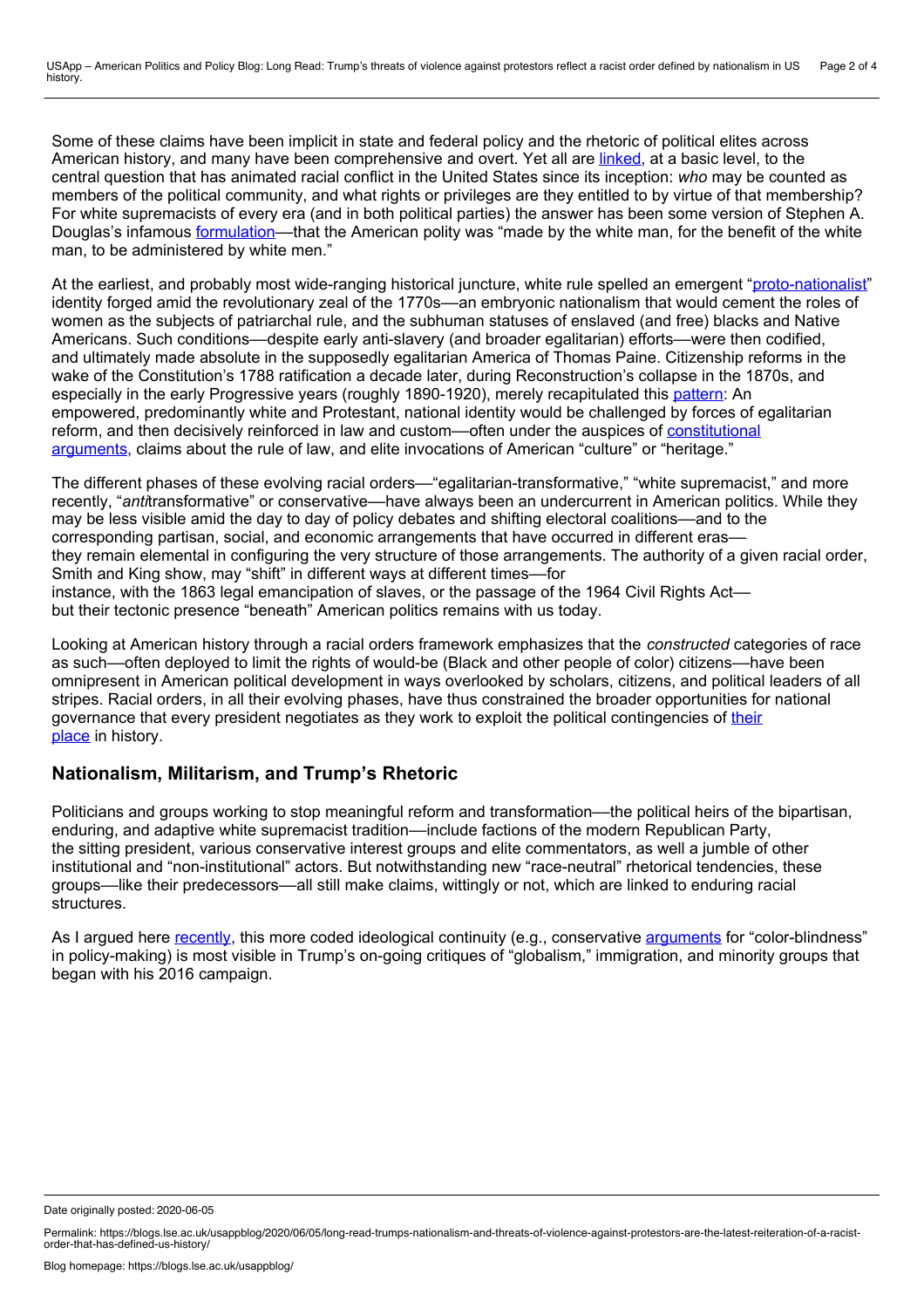[Phrases](https://twitter.com/realDonaldTrump/status/1010900865602019329?s=200) like "a national security crisis on our southern border," "an *invasion* of drugs and criminals coming into our country," and "unknown Middle Easterners," remain ideological shorthand for the story long recycled by illiberal nationalists: that ethnic and religious minorities in the US––or those said to be *invading*–– are endangering "traditional" American identity as well as "law and order." "The Wall"––new southern border fencing—in that story, just like the ["Wuhan](https://www.theatlantic.com/ideas/archive/2020/03/stop-trying-make-wuhan-virus-happen/607786/) virus" in recent months, serves as a symbol of the problem of otherized (non-white) groups, and implies a federal solution. [Executive](https://www.whitehouse.gov/presidential-actions/executive-order-protecting-nation-foreign-terrorist-entry-united-states-2/) Order 13769, the first iteration of the so called "Muslim ban," like the [policy](https://www.splcenter.org/news/2019/09/24/family-separation-under-trump-administration-timeline) of separating migrant children from asylum-seeking families, are only the most overt examples. Trump's 2017 [Inaugural](https://www.nbcnews.com/storyline/inauguration-2017/inaugural-address-trump-pledges-message-america-first-n709691) Address, as well as later speeches given at the United [Nations](https://www.whitehouse.gov/briefings-statements/remarks-president-trump-74th-session-united-nations-general-assembly/), merely integrate anti-globalism with the themes of racial order and immigration that are at the heart of "America First," and are understood as the president has repeatedly presented it since taking office––as a "governing vision."

The signal themes of this nationalism were reiterated this week by the president on [Twitter,](https://twitter.com/realDonaldTrump/status/1268037166946553856?s=20) and especially, in a Rose Garden speech in which the president [threatened](https://www.washingtonpost.com/video/politics/watch-trumps-full-june-1-address-at-the-rose-garden/2020/06/01/88832d43-1609-4cfa-b59c-441d3a84a74c_video.html) to "deploy the United States military"––"thousands and thousands of heavily armed soldiers"––against overwhelmingly peaceful protests.

Despite the presence of military vehicles and police on virtually every downtown street, during the last 72 hours the scene viewed from up-close has consisted of non-violent---if tense--gatherings near the White House. The demonstrators I met there held signs emblazoned with slogans like "*We will not be silenced"*, and "*All lives cannot matter if BLACK lives don't".* In one march from La Fayette Square down Pennsylvania Avenue that numbered in the thousands, the demonstration ended at the southwest steps of the US Capitol, where protesters chanted "take-a-knee," and "who-do-you-protect?" to police officers clad in shields and protective body armor.



Protest in Washington D.C. Credit: Christopher Putney

Yet the president's most vocal appeals this week have moved beyond the demonization of immigrants and racial minorities, to open justifications of state-sanctioned violence. During Monday's remarks at the White House––with the sounds of flashbangs and tumult in the background as police and National Guardsmen forcibly cleared protesters from La Fayette [Square––Trump](https://www.npr.org/2020/06/01/867532070/trumps-unannounced-church-visit-angers-church-officials) likened the protests to domestic "terror." He averred, in a series of war metaphors, that his "mission" to "dominate the streets" would prevent the further "spilling of blood" in American cities. And, as demonstrators were forced westward down H Street amid exploding smoke canisters and "pepper balls," Trump affirmed himself as "your President of law and order and an ally of all peaceful protesters."

Date originally posted: 2020-06-05

Permalink: https://blogs.lse.ac.uk/usappblog/2020/06/05/long-read-trumps-nationalism-and-threats-of-violence-against-protestors-are-the-latest-reiteration-of-a-racist- order-that-has-defined-us-history/